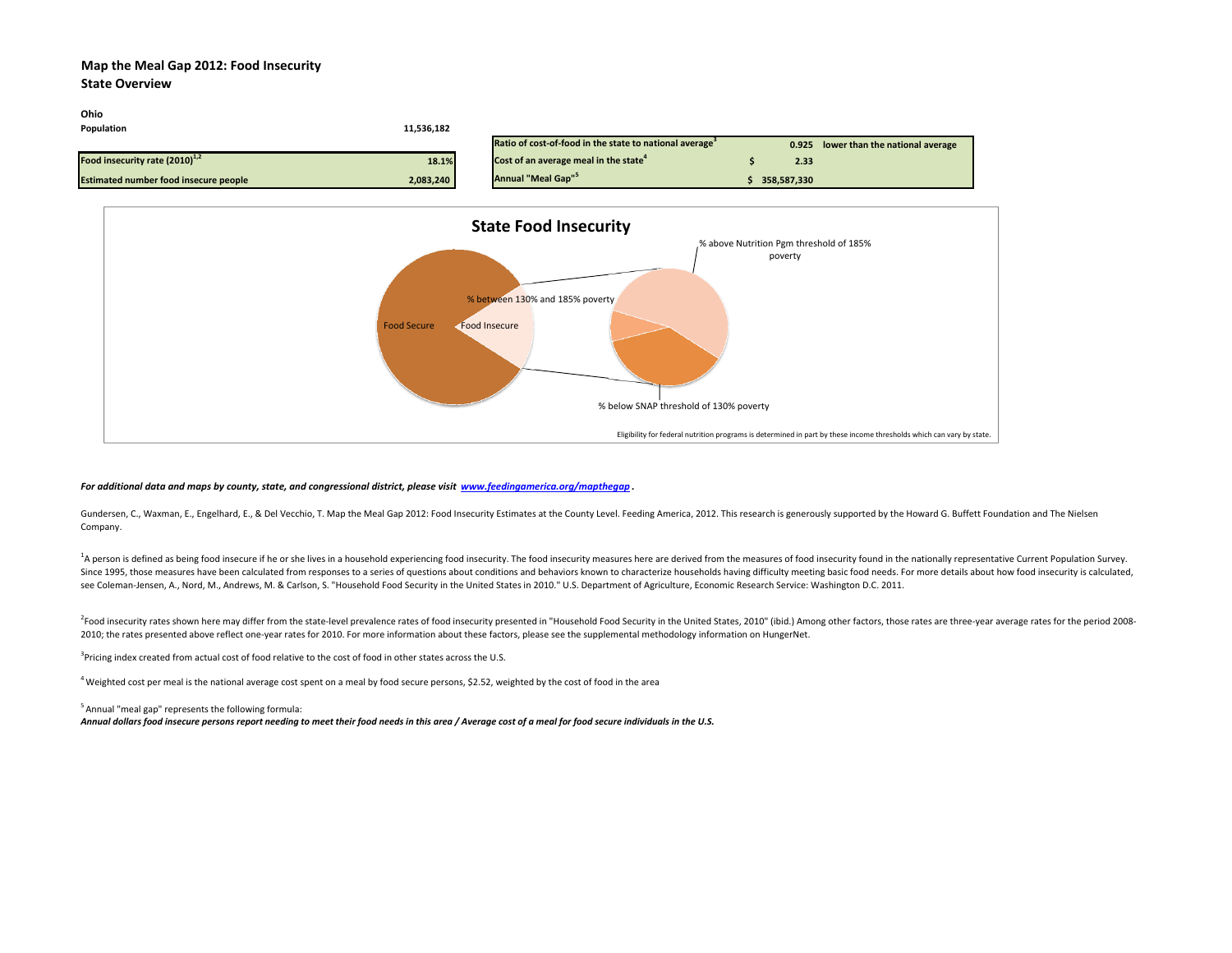

## **Map the Meal Gap 2012**



### *Ohio Food Insecurity by Congressional District in 2010* **<sup>1</sup>**

|                                         |                   |                                |                                                                   | Income within the food insecure population <sup>2</sup> |                                       |                                                    |  |
|-----------------------------------------|-------------------|--------------------------------|-------------------------------------------------------------------|---------------------------------------------------------|---------------------------------------|----------------------------------------------------|--|
| <b>Congressional</b><br><b>District</b> | <b>Population</b> | <b>Food insecurity</b><br>rate | <b>Estimated number food</b><br>insecure individuals<br>(rounded) | % below SNAP threshold<br>of 130% poverty               | % between<br>130% and 185%<br>poverty | % above Nutrition Pgm<br>threshold of 185% poverty |  |
| $\mathbf{1}$                            | 599,929           | 22.1%                          | 132,520                                                           | 42%                                                     | 4%                                    | 54%                                                |  |
| $\overline{2}$                          | 670,493           | 14.5%                          | 97,430                                                            | 32%                                                     | 8%                                    | 60%                                                |  |
| 3                                       | 640,037           | 18.8%                          | 120,600                                                           | 38%                                                     | 7%                                    | 55%                                                |  |
| 4                                       | 632,540           | 17.0%                          | 107,520                                                           | 38%                                                     | 9%                                    | 53%                                                |  |
| 5                                       | 621,278           | 16.4%                          | 101,750                                                           | 37%                                                     | 12%                                   | 52%                                                |  |
| 6                                       | 623,484           | 17.1%                          | 106,860                                                           | 40%                                                     | 10%                                   | 51%                                                |  |
| $\overline{7}$                          | 680,177           | 17.1%                          | 116,460                                                           | 38%                                                     | 10%                                   | 52%                                                |  |
| 8                                       | 664,904           | 16.7%                          | 111,190                                                           | 33%                                                     | 10%                                   | 57%                                                |  |
| 9                                       | 617,749           | 20.0%                          | 123,300                                                           | 38%                                                     | 9%                                    | 53%                                                |  |
| 10                                      | 597,493           | 17.3%                          | 103,610                                                           | 35%                                                     | 11%                                   | 55%                                                |  |
| 11                                      | 545,253           | 28.8%                          | 157,270                                                           | 46%                                                     | 4%                                    | 51%                                                |  |
| 12                                      | 764,452           | 18.0%                          | 137,580                                                           | 33%                                                     | 6%                                    | 62%                                                |  |
| 13                                      | 638,510           | 17.4%                          | 111,380                                                           | 34%                                                     | 8%                                    | 59%                                                |  |
| 14                                      | 651,868           | 13.6%                          | 88,850                                                            | 27%                                                     | 11%                                   | 62%                                                |  |
| 15                                      | 679,785           | 17.3%                          | 117,480                                                           | 41%                                                     | 9%                                    | 51%                                                |  |
| 16                                      | 649,981           | 16.3%                          | 105,970                                                           | 35%                                                     | 10%                                   | 55%                                                |  |
| 17                                      | 602,981           | 21.1%                          | 127,010                                                           | 36%                                                     | 9%                                    | 56%                                                |  |
| 18                                      | 655,268           | 17.8%                          | 116,460                                                           | 40%                                                     | 13%                                   | 47%                                                |  |

For additional data and maps by county, state, and congressional district, please visit www.<u>feedingamerica.org/mapthegap</u> .

Gundersen, C., Waxman, E., Engelhard, E., & Del Vecchio, T. Map the Meal Gap 2012: Food Insecurity Estimates at the County Level. Feeding America, 2012. This research is generously supported by the Howard G. Buffett Foundation and The Nielsen Company.

<sup>1</sup>Map the Meal Gap's food insecurity rates are determined using data from the 2001-2010 Current Population Survey on individuals in food insecure households; and data from the 2010 American Community Survey on median household incomes, unemployment rates, poverty rates, and race and ethnic demographics.

<sup>2</sup>Numbers reflect percentage of food insecure individuals living in households with incomes within the income bands indicated. Eligibility for federal nutrition programs is determined in part by these income thresholds which can vary by state.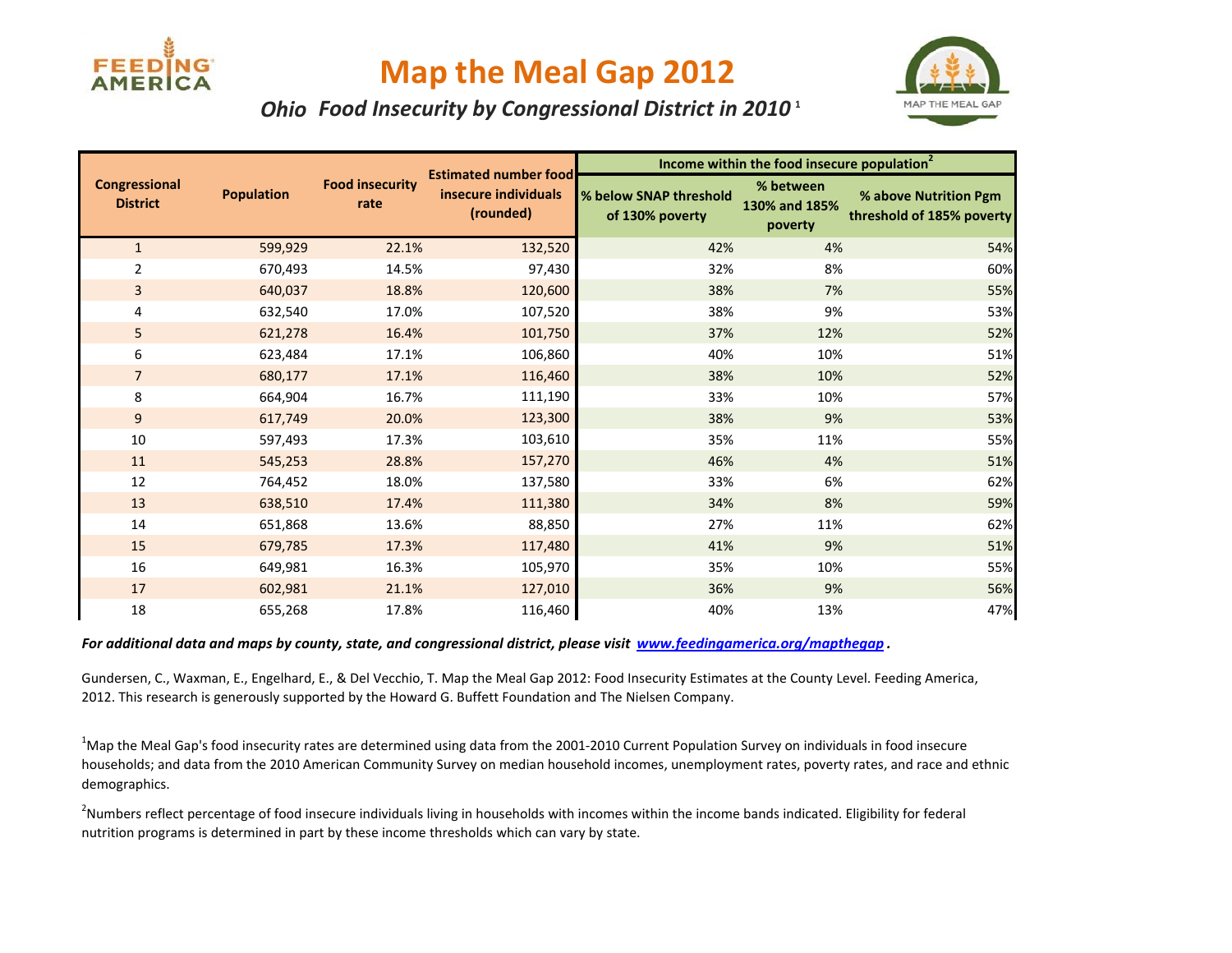

# **Map the Meal Gap 2012**

## *Ohio Food Insecurity by County in 2010* **<sup>1</sup>**



|                         |                   |                            |                                                                   | Income within the food insecure population <sup>2</sup> |                                    |                                                       |  |
|-------------------------|-------------------|----------------------------|-------------------------------------------------------------------|---------------------------------------------------------|------------------------------------|-------------------------------------------------------|--|
| <b>County</b>           | <b>Population</b> | Food<br>insecurity<br>rate | <b>Estimated number</b><br>food insecure<br>individuals (rounded) | % below SNAP<br>threshold of 130%<br>poverty            | % between 130%<br>and 185% poverty | % above Nutrition<br>Pgm threshold of<br>185% poverty |  |
| <b>Adams County</b>     | 28,578            | 20.5%                      | 5,850                                                             | 62%                                                     | 20%                                | 19%                                                   |  |
| <b>Allen County</b>     | 106,586           | 17.6%                      | 18,790                                                            | 44%                                                     | 17%                                | 39%                                                   |  |
| <b>Ashland County</b>   | 53,341            | 16.8%                      | 8,950                                                             | 42%                                                     | 23%                                | 36%                                                   |  |
| <b>Ashtabula County</b> | 101,867           | 17.8%                      | 18,140                                                            | 47%                                                     | 23%                                | 30%                                                   |  |
| <b>Athens County</b>    | 64,455            | 19.3%                      | 12,450                                                            | 56%                                                     | 14%                                | 30%                                                   |  |
| <b>Auglaize County</b>  | 46,023            | 13.1%                      | 6,020                                                             | 32%                                                     | 21%                                | 48%                                                   |  |
| <b>Belmont County</b>   | 70,403            | 16.0%                      | 11,230                                                            | 45%                                                     | 21%                                | 35%                                                   |  |
| <b>Brown County</b>     | 44,618            | 16.3%                      | 7,270                                                             | 42%                                                     | 21%                                | 38%                                                   |  |
| <b>Butler County</b>    | 363,465           | 15.3%                      | 55,610                                                            | 40%                                                     | 15%                                | 45%                                                   |  |
| <b>Carroll County</b>   | 28,988            | 16.9%                      | 4,890                                                             | 42%                                                     | 25%                                | 34%                                                   |  |
| Champaign County        | 40,140            | 16.0%                      | 6,420                                                             | 39%                                                     | 17%                                | 44%                                                   |  |
| <b>Clark County</b>     | 139,374           | 17.0%                      | 23,700                                                            | 45%                                                     | 21%                                | 34%                                                   |  |
| <b>Clermont County</b>  | 195,312           | 14.0%                      | 27,380                                                            | 33%                                                     | 17%                                | 50%                                                   |  |
| <b>Clinton County</b>   | 42,416            | 19.8%                      | 8,400                                                             | 37%                                                     | 24%                                | 40%                                                   |  |
| Columbiana County       | 108,609           | 17.7%                      | 19,180                                                            | 46%                                                     | 22%                                | 32%                                                   |  |
| <b>Coshocton County</b> | 37,046            | 17.8%                      | 6,590                                                             | 50%                                                     | 22%                                | 28%                                                   |  |
| Crawford County         | 44,294            | 16.8%                      | 7,450                                                             | 41%                                                     | 25%                                | 34%                                                   |  |
| Cuyahoga County         | 1,293,825         | 18.8%                      | 243,830                                                           | 46%                                                     | 12%                                | 42%                                                   |  |
| Darke County            | 52,945            | 14.9%                      | 7,890                                                             | 37%                                                     | 26%                                | 37%                                                   |  |
| <b>Defiance County</b>  | 39,119            | 16.0%                      | 6,250                                                             | 38%                                                     | 24%                                | 38%                                                   |  |
| <b>Delaware County</b>  | 166,108           | 10.8%                      | 17,890                                                            | 21%                                                     | 12%                                | 68%                                                   |  |
| <b>Erie County</b>      | 77,454            | 16.0%                      | 12,430                                                            | 38%                                                     | 19%                                | 43%                                                   |  |
| <b>Fairfield County</b> | 143,949           | 14.1%                      | 20,260                                                            | 35%                                                     | 16%                                | 49%                                                   |  |
| <b>Fayette County</b>   | 28,913            | 17.5%                      | 5,050                                                             | 48%                                                     | 19%                                | 33%                                                   |  |
| Franklin County         | 1,141,117         | 17.3%                      | 196,870                                                           | 47%                                                     | 13%                                | 40%                                                   |  |
| <b>Fulton County</b>    | 42,756            | 15.3%                      | 6,560                                                             | 36%                                                     | 23%                                | 41%                                                   |  |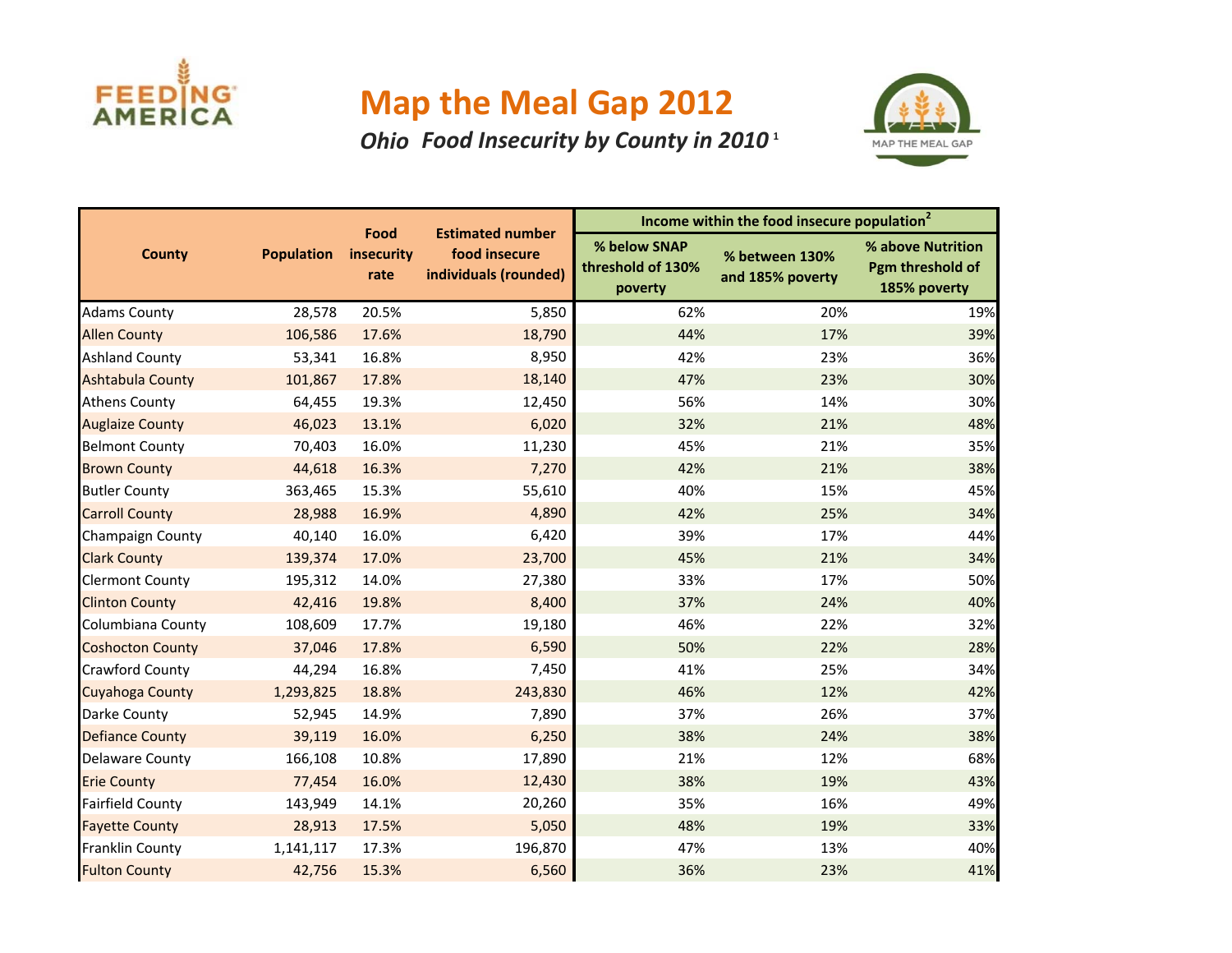| % below SNAP<br>% above Nutrition<br>food insecure<br><b>Population</b><br>insecurity<br><b>County</b><br>% between 130%<br>threshold of 130%<br>Pgm threshold of<br>individuals (rounded)<br>rate<br>and 185% poverty<br>185% poverty<br>poverty<br>30,943<br>17.9%<br>5,550<br>58%<br>20%<br>93,604<br>11.9%<br>11,180<br>32%<br>18%<br>24,350<br>34%<br>13%<br>159,940<br>15.2%<br>7,140<br>17.7%<br>49%<br>22%<br>40,351<br>18.1%<br>145,110<br>43%<br>11%<br>802,194<br>74,670<br>10,370<br>38%<br>21%<br>13.9%<br>5,380<br>16.8%<br>45%<br>17%<br>32,104<br>2,880<br>48%<br>19%<br>15,867<br>18.2%<br>34%<br>15.6%<br>4,440<br>22%<br>28,546<br>20.2%<br>8,820<br>48%<br>23%<br>43,648<br>4,850<br>29,338<br>16.5%<br>49%<br>23%<br>5,660<br>48%<br>37%<br>42,068<br>13.5%<br>10,540<br>43%<br>21%<br>59,932<br>17.6%<br>18.8%<br>6,220<br>59%<br>25%<br>33,165<br>13,440<br>19.2%<br>47%<br>20%<br>70,041<br>8,950<br>14.9%<br>41%<br>24%<br>60,201<br>30%<br>19%<br>12.9%<br>29,560<br>229,418<br>10,050<br>58%<br>20%<br>62,647<br>16.0%<br>36%<br>20%<br>163,708<br>14.5%<br>23,720<br>46,006<br>16.5%<br>7,580<br>43%<br>21%<br>299,605<br>15.4%<br>46,170<br>40%<br>16%<br>19.2%<br>85,090<br>48%<br>15%<br>444,046<br>35%<br>19%<br>42,844<br>15.0%<br>6,420<br>44,910<br>18.6%<br>46%<br>17%<br>241,899<br>66,530<br>11,420<br>49%<br>20%<br>17.2%<br>12.0%<br>20,460<br>25%<br>16%<br>170,137<br>4,840<br>20.5%<br>54%<br>24%<br>23,649<br>4,970<br>40,958<br>12.1%<br>37%<br>18%<br>15,050<br>36%<br>102,315<br>14.7%<br>20%<br>50%<br>14,751<br>18.8%<br>2,770<br>19%<br>101,570<br>44%<br>15%<br>538,461<br>18.9%<br>3,040<br>53%<br>27%<br>15,113<br>20.1%<br>5,120<br>14.7%<br>36%<br>25%<br>34,815 |                          | Food | <b>Estimated number</b> | Income within the food insecure population <sup>2</sup> |  |     |  |
|-------------------------------------------------------------------------------------------------------------------------------------------------------------------------------------------------------------------------------------------------------------------------------------------------------------------------------------------------------------------------------------------------------------------------------------------------------------------------------------------------------------------------------------------------------------------------------------------------------------------------------------------------------------------------------------------------------------------------------------------------------------------------------------------------------------------------------------------------------------------------------------------------------------------------------------------------------------------------------------------------------------------------------------------------------------------------------------------------------------------------------------------------------------------------------------------------------------------------------------------------------------------------------------------------------------------------------------------------------------------------------------------------------------------------------------------------------------------------------------------------------------------------------------------------------------------------------------------------------------------------------------------------------------------------------------------------------------------------|--------------------------|------|-------------------------|---------------------------------------------------------|--|-----|--|
|                                                                                                                                                                                                                                                                                                                                                                                                                                                                                                                                                                                                                                                                                                                                                                                                                                                                                                                                                                                                                                                                                                                                                                                                                                                                                                                                                                                                                                                                                                                                                                                                                                                                                                                         |                          |      |                         |                                                         |  |     |  |
| 50%<br>53%<br>30%<br>46%<br>41%<br>38%<br>33%<br>45%<br>29%<br>29%<br>16%<br>36%<br>16%<br>34%<br>35%<br>52%<br>22%<br>44%<br>36%<br>45%<br>37%<br>46%<br>37%<br>31%<br>59%<br>22%<br>46%<br>45%<br>32%<br>41%<br>20%<br>39%                                                                                                                                                                                                                                                                                                                                                                                                                                                                                                                                                                                                                                                                                                                                                                                                                                                                                                                                                                                                                                                                                                                                                                                                                                                                                                                                                                                                                                                                                            | <b>Gallia County</b>     |      |                         |                                                         |  | 22% |  |
|                                                                                                                                                                                                                                                                                                                                                                                                                                                                                                                                                                                                                                                                                                                                                                                                                                                                                                                                                                                                                                                                                                                                                                                                                                                                                                                                                                                                                                                                                                                                                                                                                                                                                                                         | <b>Geauga County</b>     |      |                         |                                                         |  |     |  |
|                                                                                                                                                                                                                                                                                                                                                                                                                                                                                                                                                                                                                                                                                                                                                                                                                                                                                                                                                                                                                                                                                                                                                                                                                                                                                                                                                                                                                                                                                                                                                                                                                                                                                                                         | <b>Greene County</b>     |      |                         |                                                         |  |     |  |
|                                                                                                                                                                                                                                                                                                                                                                                                                                                                                                                                                                                                                                                                                                                                                                                                                                                                                                                                                                                                                                                                                                                                                                                                                                                                                                                                                                                                                                                                                                                                                                                                                                                                                                                         | <b>Guernsey County</b>   |      |                         |                                                         |  |     |  |
|                                                                                                                                                                                                                                                                                                                                                                                                                                                                                                                                                                                                                                                                                                                                                                                                                                                                                                                                                                                                                                                                                                                                                                                                                                                                                                                                                                                                                                                                                                                                                                                                                                                                                                                         | <b>Hamilton County</b>   |      |                         |                                                         |  |     |  |
|                                                                                                                                                                                                                                                                                                                                                                                                                                                                                                                                                                                                                                                                                                                                                                                                                                                                                                                                                                                                                                                                                                                                                                                                                                                                                                                                                                                                                                                                                                                                                                                                                                                                                                                         | <b>Hancock County</b>    |      |                         |                                                         |  |     |  |
|                                                                                                                                                                                                                                                                                                                                                                                                                                                                                                                                                                                                                                                                                                                                                                                                                                                                                                                                                                                                                                                                                                                                                                                                                                                                                                                                                                                                                                                                                                                                                                                                                                                                                                                         | Hardin County            |      |                         |                                                         |  |     |  |
|                                                                                                                                                                                                                                                                                                                                                                                                                                                                                                                                                                                                                                                                                                                                                                                                                                                                                                                                                                                                                                                                                                                                                                                                                                                                                                                                                                                                                                                                                                                                                                                                                                                                                                                         | <b>Harrison County</b>   |      |                         |                                                         |  |     |  |
|                                                                                                                                                                                                                                                                                                                                                                                                                                                                                                                                                                                                                                                                                                                                                                                                                                                                                                                                                                                                                                                                                                                                                                                                                                                                                                                                                                                                                                                                                                                                                                                                                                                                                                                         | <b>Henry County</b>      |      |                         |                                                         |  |     |  |
|                                                                                                                                                                                                                                                                                                                                                                                                                                                                                                                                                                                                                                                                                                                                                                                                                                                                                                                                                                                                                                                                                                                                                                                                                                                                                                                                                                                                                                                                                                                                                                                                                                                                                                                         | <b>Highland County</b>   |      |                         |                                                         |  |     |  |
|                                                                                                                                                                                                                                                                                                                                                                                                                                                                                                                                                                                                                                                                                                                                                                                                                                                                                                                                                                                                                                                                                                                                                                                                                                                                                                                                                                                                                                                                                                                                                                                                                                                                                                                         | <b>Hocking County</b>    |      |                         |                                                         |  |     |  |
|                                                                                                                                                                                                                                                                                                                                                                                                                                                                                                                                                                                                                                                                                                                                                                                                                                                                                                                                                                                                                                                                                                                                                                                                                                                                                                                                                                                                                                                                                                                                                                                                                                                                                                                         | <b>Holmes County</b>     |      |                         |                                                         |  |     |  |
|                                                                                                                                                                                                                                                                                                                                                                                                                                                                                                                                                                                                                                                                                                                                                                                                                                                                                                                                                                                                                                                                                                                                                                                                                                                                                                                                                                                                                                                                                                                                                                                                                                                                                                                         | <b>Huron County</b>      |      |                         |                                                         |  |     |  |
|                                                                                                                                                                                                                                                                                                                                                                                                                                                                                                                                                                                                                                                                                                                                                                                                                                                                                                                                                                                                                                                                                                                                                                                                                                                                                                                                                                                                                                                                                                                                                                                                                                                                                                                         | <b>Jackson County</b>    |      |                         |                                                         |  |     |  |
|                                                                                                                                                                                                                                                                                                                                                                                                                                                                                                                                                                                                                                                                                                                                                                                                                                                                                                                                                                                                                                                                                                                                                                                                                                                                                                                                                                                                                                                                                                                                                                                                                                                                                                                         | Jefferson County         |      |                         |                                                         |  |     |  |
|                                                                                                                                                                                                                                                                                                                                                                                                                                                                                                                                                                                                                                                                                                                                                                                                                                                                                                                                                                                                                                                                                                                                                                                                                                                                                                                                                                                                                                                                                                                                                                                                                                                                                                                         | <b>Knox County</b>       |      |                         |                                                         |  |     |  |
|                                                                                                                                                                                                                                                                                                                                                                                                                                                                                                                                                                                                                                                                                                                                                                                                                                                                                                                                                                                                                                                                                                                                                                                                                                                                                                                                                                                                                                                                                                                                                                                                                                                                                                                         | Lake County              |      |                         |                                                         |  |     |  |
|                                                                                                                                                                                                                                                                                                                                                                                                                                                                                                                                                                                                                                                                                                                                                                                                                                                                                                                                                                                                                                                                                                                                                                                                                                                                                                                                                                                                                                                                                                                                                                                                                                                                                                                         | <b>Lawrence County</b>   |      |                         |                                                         |  |     |  |
|                                                                                                                                                                                                                                                                                                                                                                                                                                                                                                                                                                                                                                                                                                                                                                                                                                                                                                                                                                                                                                                                                                                                                                                                                                                                                                                                                                                                                                                                                                                                                                                                                                                                                                                         | Licking County           |      |                         |                                                         |  |     |  |
|                                                                                                                                                                                                                                                                                                                                                                                                                                                                                                                                                                                                                                                                                                                                                                                                                                                                                                                                                                                                                                                                                                                                                                                                                                                                                                                                                                                                                                                                                                                                                                                                                                                                                                                         | <b>Logan County</b>      |      |                         |                                                         |  |     |  |
|                                                                                                                                                                                                                                                                                                                                                                                                                                                                                                                                                                                                                                                                                                                                                                                                                                                                                                                                                                                                                                                                                                                                                                                                                                                                                                                                                                                                                                                                                                                                                                                                                                                                                                                         | Lorain County            |      |                         |                                                         |  |     |  |
|                                                                                                                                                                                                                                                                                                                                                                                                                                                                                                                                                                                                                                                                                                                                                                                                                                                                                                                                                                                                                                                                                                                                                                                                                                                                                                                                                                                                                                                                                                                                                                                                                                                                                                                         | <b>Lucas County</b>      |      |                         |                                                         |  |     |  |
|                                                                                                                                                                                                                                                                                                                                                                                                                                                                                                                                                                                                                                                                                                                                                                                                                                                                                                                                                                                                                                                                                                                                                                                                                                                                                                                                                                                                                                                                                                                                                                                                                                                                                                                         | <b>Madison County</b>    |      |                         |                                                         |  |     |  |
|                                                                                                                                                                                                                                                                                                                                                                                                                                                                                                                                                                                                                                                                                                                                                                                                                                                                                                                                                                                                                                                                                                                                                                                                                                                                                                                                                                                                                                                                                                                                                                                                                                                                                                                         | <b>Mahoning County</b>   |      |                         |                                                         |  |     |  |
|                                                                                                                                                                                                                                                                                                                                                                                                                                                                                                                                                                                                                                                                                                                                                                                                                                                                                                                                                                                                                                                                                                                                                                                                                                                                                                                                                                                                                                                                                                                                                                                                                                                                                                                         | <b>Marion County</b>     |      |                         |                                                         |  |     |  |
|                                                                                                                                                                                                                                                                                                                                                                                                                                                                                                                                                                                                                                                                                                                                                                                                                                                                                                                                                                                                                                                                                                                                                                                                                                                                                                                                                                                                                                                                                                                                                                                                                                                                                                                         | <b>Medina County</b>     |      |                         |                                                         |  |     |  |
|                                                                                                                                                                                                                                                                                                                                                                                                                                                                                                                                                                                                                                                                                                                                                                                                                                                                                                                                                                                                                                                                                                                                                                                                                                                                                                                                                                                                                                                                                                                                                                                                                                                                                                                         | <b>Meigs County</b>      |      |                         |                                                         |  |     |  |
|                                                                                                                                                                                                                                                                                                                                                                                                                                                                                                                                                                                                                                                                                                                                                                                                                                                                                                                                                                                                                                                                                                                                                                                                                                                                                                                                                                                                                                                                                                                                                                                                                                                                                                                         | <b>Mercer County</b>     |      |                         |                                                         |  |     |  |
|                                                                                                                                                                                                                                                                                                                                                                                                                                                                                                                                                                                                                                                                                                                                                                                                                                                                                                                                                                                                                                                                                                                                                                                                                                                                                                                                                                                                                                                                                                                                                                                                                                                                                                                         | Miami County             |      |                         |                                                         |  |     |  |
|                                                                                                                                                                                                                                                                                                                                                                                                                                                                                                                                                                                                                                                                                                                                                                                                                                                                                                                                                                                                                                                                                                                                                                                                                                                                                                                                                                                                                                                                                                                                                                                                                                                                                                                         | <b>Monroe County</b>     |      |                         |                                                         |  |     |  |
|                                                                                                                                                                                                                                                                                                                                                                                                                                                                                                                                                                                                                                                                                                                                                                                                                                                                                                                                                                                                                                                                                                                                                                                                                                                                                                                                                                                                                                                                                                                                                                                                                                                                                                                         | <b>Montgomery County</b> |      |                         |                                                         |  |     |  |
|                                                                                                                                                                                                                                                                                                                                                                                                                                                                                                                                                                                                                                                                                                                                                                                                                                                                                                                                                                                                                                                                                                                                                                                                                                                                                                                                                                                                                                                                                                                                                                                                                                                                                                                         | <b>Morgan County</b>     |      |                         |                                                         |  |     |  |
|                                                                                                                                                                                                                                                                                                                                                                                                                                                                                                                                                                                                                                                                                                                                                                                                                                                                                                                                                                                                                                                                                                                                                                                                                                                                                                                                                                                                                                                                                                                                                                                                                                                                                                                         | Morrow County            |      |                         |                                                         |  |     |  |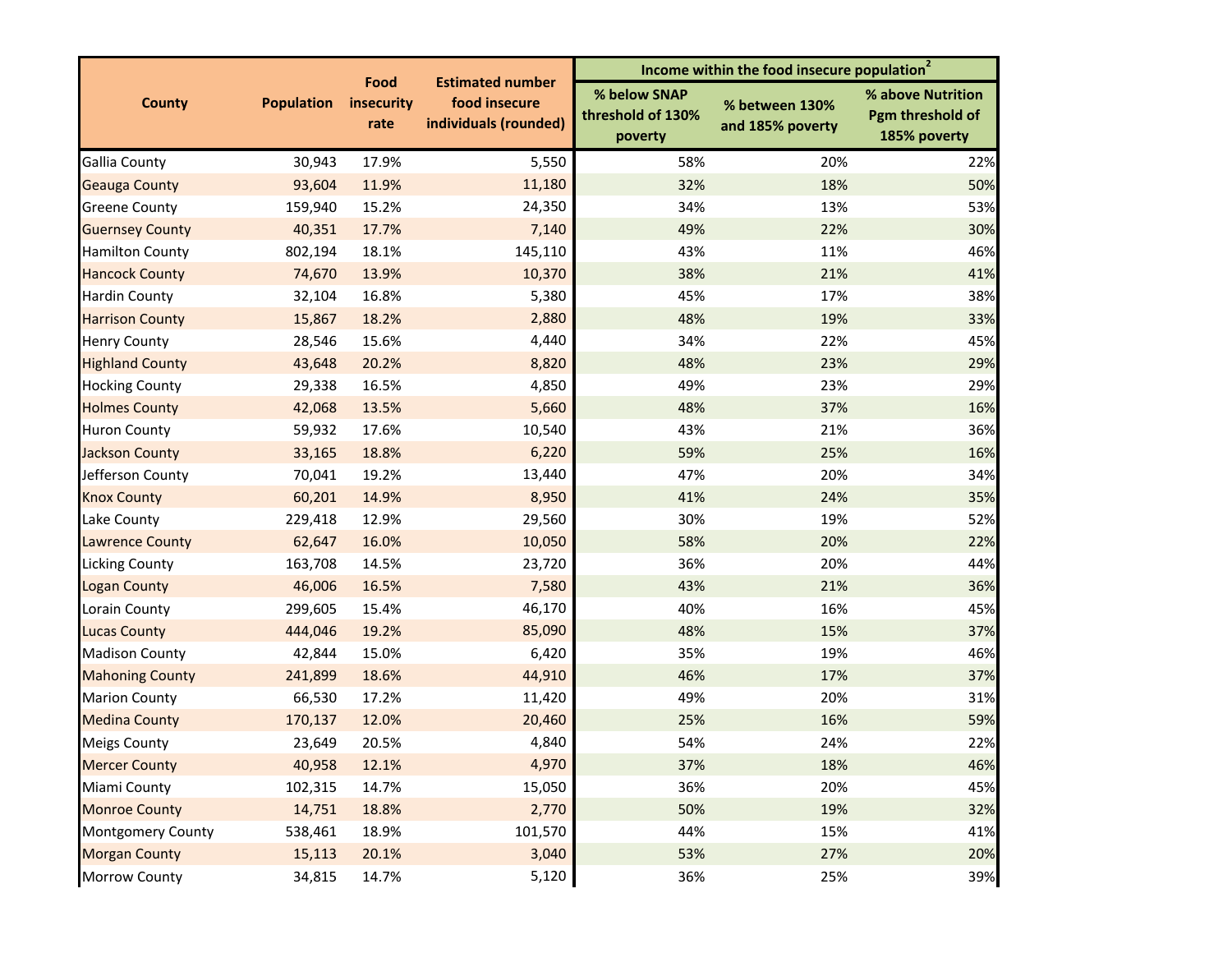|                          |                   | Food<br>insecurity<br>rate |                                                                   | Income within the food insecure population <sup>2</sup> |                                    |                                                       |  |
|--------------------------|-------------------|----------------------------|-------------------------------------------------------------------|---------------------------------------------------------|------------------------------------|-------------------------------------------------------|--|
| <b>County</b>            | <b>Population</b> |                            | <b>Estimated number</b><br>food insecure<br>individuals (rounded) | % below SNAP<br>threshold of 130%<br>poverty            | % between 130%<br>and 185% poverty | % above Nutrition<br>Pgm threshold of<br>185% poverty |  |
| <b>Muskingum County</b>  | 85,951            | 18.7%                      | 16,030                                                            | 47%                                                     | 24%                                | 29%                                                   |  |
| Noble County             | 14,634            | 19.6%                      | 2,880                                                             | 33%                                                     | 18%                                | 49%                                                   |  |
| <b>Ottawa County</b>     | 41,553            | 16.6%                      | 6,900                                                             | 29%                                                     | 16%                                | 55%                                                   |  |
| <b>Paulding County</b>   | 19,679            | 15.5%                      | 3,050                                                             | 39%                                                     | 22%                                | 39%                                                   |  |
| <b>Perry County</b>      | 35,843            | 18.4%                      | 6,590                                                             | 48%                                                     | 23%                                | 28%                                                   |  |
| Pickaway County          | 55,128            | 15.9%                      | 8,780                                                             | 34%                                                     | 18%                                | 49%                                                   |  |
| <b>Pike County</b>       | 28,674            | 21.2%                      | 6,080                                                             | 60%                                                     | 19%                                | 21%                                                   |  |
| Portage County           | 159,943           | 15.4%                      | 24,670                                                            | 39%                                                     | 16%                                | 45%                                                   |  |
| <b>Preble County</b>     | 42,502            | 14.8%                      | 6,280                                                             | 37%                                                     | 25%                                | 38%                                                   |  |
| <b>Putnam County</b>     | 34,647            | 13.0%                      | 4,520                                                             | 25%                                                     | 20%                                | 55%                                                   |  |
| <b>Richland County</b>   | 125,980           | 17.2%                      | 21,700                                                            | 39%                                                     | 20%                                | 41%                                                   |  |
| <b>Ross County</b>       | 77,537            | 17.7%                      | 13,760                                                            | 46%                                                     | 18%                                | 36%                                                   |  |
| <b>Sandusky County</b>   | 61,284            | 14.7%                      | 8,980                                                             | 39%                                                     | 23%                                | 38%                                                   |  |
| <b>Scioto County</b>     | 78,988            | 19.3%                      | 15,280                                                            | 57%                                                     | 20%                                | 23%                                                   |  |
| <b>Seneca County</b>     | 57,091            | 16.0%                      | 9,140                                                             | 40%                                                     | 23%                                | 37%                                                   |  |
| <b>Shelby County</b>     | 49,350            | 16.2%                      | 7,980                                                             | 38%                                                     | 21%                                | 41%                                                   |  |
| <b>Stark County</b>      | 376,346           | 16.7%                      | 62,860                                                            | 41%                                                     | 19%                                | 41%                                                   |  |
| <b>Summit County</b>     | 543,150           | 16.8%                      | 91,280                                                            | 41%                                                     | 14%                                | 45%                                                   |  |
| <b>Trumbull County</b>   | 212,780           | 17.9%                      | 38,020                                                            | 44%                                                     | 19%                                | 38%                                                   |  |
| <b>Tuscarawas County</b> | 92,508            | 15.5%                      | 14,320                                                            | 44%                                                     | 25%                                | 32%                                                   |  |
| <b>Union County</b>      | 50,708            | 12.2%                      | 6,210                                                             | 27%                                                     | 15%                                | 59%                                                   |  |
| Van Wert County          | 29,029            | 15.5%                      | 4,490                                                             | 33%                                                     | 29%                                | 38%                                                   |  |
| <b>Vinton County</b>     | 13,485            | 18.9%                      | 2,550                                                             | 60%                                                     | 21%                                | 20%                                                   |  |
| <b>Warren County</b>     | 207,790           | 12.5%                      | 26,020                                                            | 23%                                                     | 13%                                | 64%                                                   |  |
| <b>Washington County</b> | 62,066            | 15.2%                      | 9,400                                                             | 46%                                                     | 22%                                | 32%                                                   |  |
| <b>Wayne County</b>      | 114,438           | 14.0%                      | 16,010                                                            | 38%                                                     | 25%                                | 37%                                                   |  |
| <b>Williams County</b>   | 38,172            | 16.7%                      | 6,370                                                             | 39%                                                     | 23%                                | 38%                                                   |  |
| <b>Wood County</b>       | 125,295           | 14.9%                      | 18,650                                                            | 37%                                                     | 16%                                | 48%                                                   |  |
| <b>Wyandot County</b>    | 22,665            | 15.0%                      | 3,410                                                             | 29%                                                     | 25%                                | 47%                                                   |  |
| State Total <sup>6</sup> | 11,536,182        | 18.1%                      | 2,083,240                                                         | 37%                                                     | 9%                                 | 54%                                                   |  |

For additional data and maps by county, state, and congressional district, please visit www.<u>feedingamerica.org/mapthegap</u> .